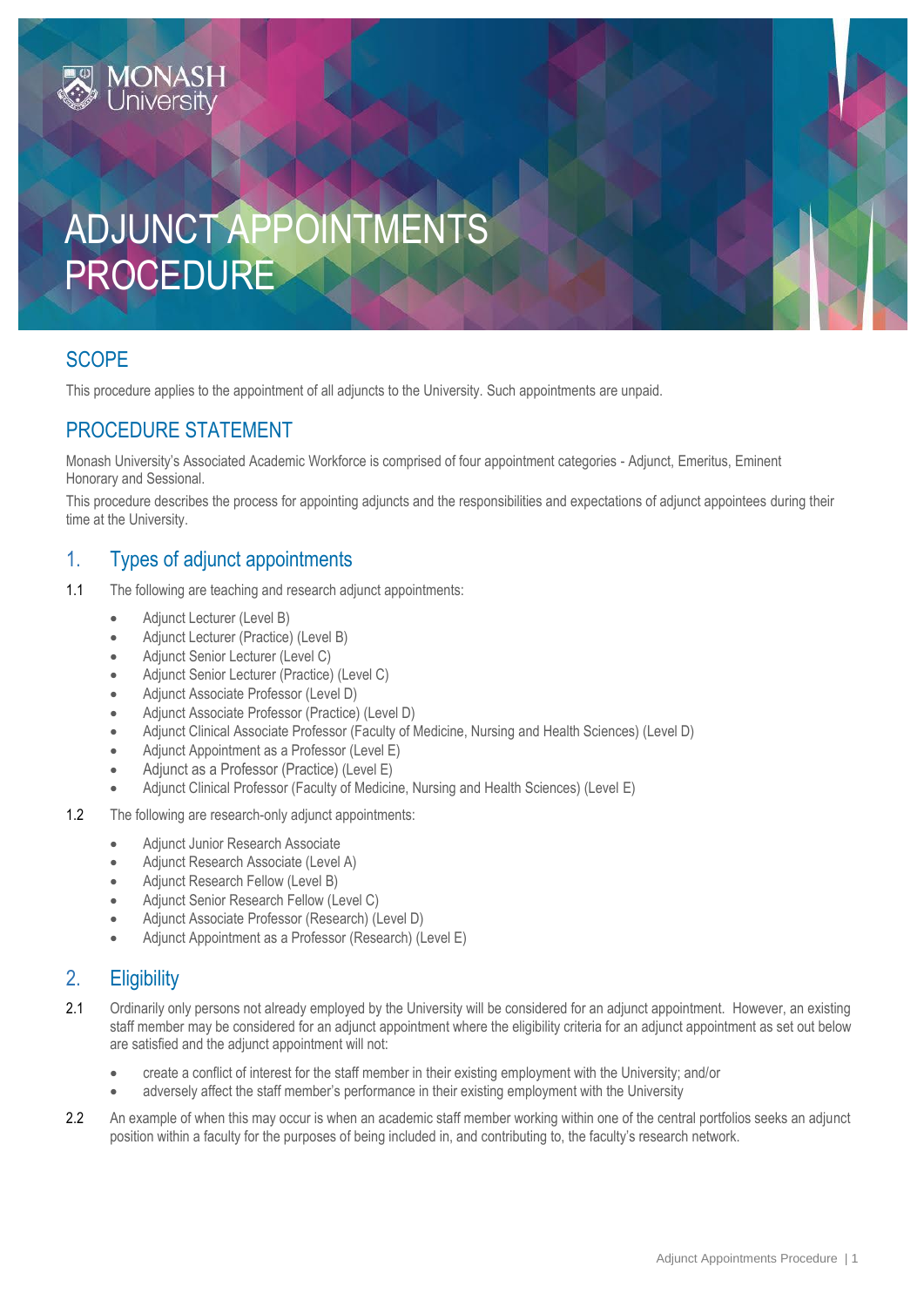#### Eligibility for teaching and research adjunct appointments

- 2.3 To be eligible for a teaching and research adjunct appointment, the professional standing and specialist expertise of the proposed appointee must be such that they will make a significant contribution to the teaching and research activities of a particular unit or research centre in the University (or, in the case of a clinical adjunct appointment, in a hospital setting).
- 2.4 Level B and C teaching and research adjunct appointees must have achieved recognition in an area of the teaching and research program of the unit in which the appointment will be held. Level D and E teaching and research adjunct appointees are expected to have achieved eminence in the relevant area within the unit, with Level E adjunct appointees having an established international reputation in the area.

### Eligibility for research-only adjunct appointments

- 2.5 To be eligible for appointment as an Adjunct Junior Research Associate, a person must be a Monash University graduate research student who is awaiting the outcome of the examination of their PhD thesis and is considered by the head of unit in which the appointment is proposed to be making a significant contribution to the unit.
- 2.6 To be eligible for appointment to any other research-only adjunct appointment, the professional standing and specialist expertise of the proposed appointee must be such that they will make a significant contribution to the research activities of a particular unit or research centre in the University.
- 2.7 Levels A, B and C research-only adjunct appointees must have achieved recognition in an area of the research program of the unit in which the appointment will be held. Level D and E research-only adjunct appointees are expected to have achieved eminence in the research program of the relevant area within the unit, with Level E adjunct appointees having an established international reputation for research in the area.

# 3. Appointment

- 3.1 Adjunct appointments are for a set period of up to five years and are specific to a particular faculty (or area within the central portfolios). Adjunct appointments are unpaid appointments.
- 3.2 An adjunct may, in addition to their adjunct appointment be employed by the university to perform paid work outside the scope of their adjunct appointment.

## 4. Roles and responsibilities

- 4.1 Teaching and research adjunct appointees are expected to participate in the unit's teaching, research and/or related activities relative to their academic level. For further information, please refer to [teaching and research position classification standards](http://www.intranet.monash/hr/tools-and-resources/manager-resources/recruitment-and-appointments/categories/academic/teaching-research) (including supplementary descriptors for practice roles).
- 4.2 Research-only adjunct appointees are expected to participate in research and/or related activities of the unit relative to their academic level. For further information, please refer to the [research-only position classification standards.](http://www.intranet.monash/hr/tools-and-resources/manager-resources/recruitment-and-appointments/categories/academic/research-only)
- 4.3 An adjunct appointee must:
	- ensure that there is no conflict of interest between their adjunct appointment at the University and any outside work or activities or their employment or engagement with the University (if applicable);
	- comply with the University's intellectual property requirements as outlined in the letter of offer;
	- acknowledge adjunct status in academic attributions related to the adjunct appointment; and
	- attribute their academic publications to the University in accordance with the requirements of the University's Research [Outputs and Authorship Policy and Procedures.](https://www.monash.edu/policy-bank/policies-and-procedures/academic/research)
- 4.4 An adjunct appointee may:
	- use the adjunct title provided to them, including on a business card and official correspondence; and
	- supervise research higher degree students.
- 4.5 An adjunct appointee may not as part of their adjunct appointment:
	- supervise the performance of a staff member under the University's [Performance Development Process -](https://publicpolicydms.monash.edu/Monash/documents/1935710) Academic Staff [Procedure;](https://publicpolicydms.monash.edu/Monash/documents/1935710)
	- authorise the expenditure of University funds; and/or
	- commit the University to any contractual or other legally binding agreement.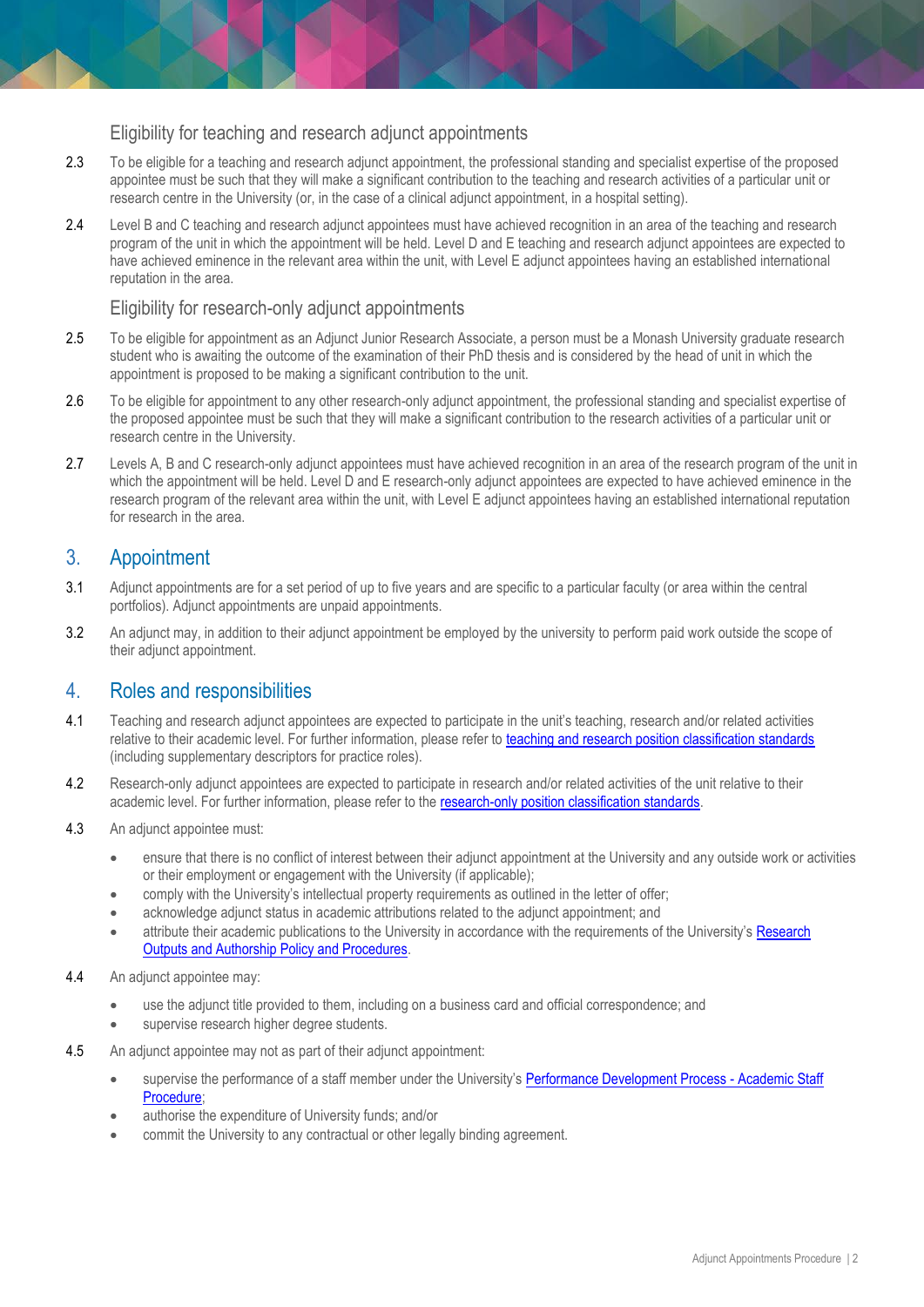- 4.6 Adjunct appointees are required to comply with applicable University policies and procedures, in particular:
	- **[Research Outputs and Authorship Policy and Procedures;](https://www.monash.edu/policy-bank/policies-and-procedures/academic/research)**
	- Integrity and Respect Policy and Procedures;
	- **Information Technology Acceptable Use Policy**;
	- [Occupational Health and Safety Policies;](https://www.monash.edu/policy-bank/ohs) and
	- [Equal Opportunity.](https://publicpolicydms.monash.edu/Monash/documents/1935682)

### 5. Entitlements

- 5.1 Adjunct appointments are not paid appointments.
- 5.2 Adjunct appointees can be provided with access to University services and support, as appropriate in particular appointments, e.g. email, use of University computing hardware and software, library services, access to relevant research space (laboratory, studio), reimbursement of pre-approved out-of-pocket expenses.
- 5.3 In exceptional cases, it can be recommended that an adjunct appointee receive an honorarium payment.

## 6. Concurrent employment and/or contractor engagements

- 6.1 Where an academic or organisational work unit proposes to engage an adjunct appointee to undertake the performance of work outside the scope of their adjunct appointment, the unit will confer with their HR Business Partner.
- 6.2 In exceptional cases, it may be recommended that an honorarium payment be made to the adjunct appointee for the proposed performance of work in accordance with 8.1-8.2 of this Procedure.
- 6.3 In other than exceptional cases and where the adjunct appointee does not already have a concurrent contract of employment with the University, the HR Business Partner will assist the unit to determine whether the proposed performance of work should proceed under a concurrent contract of employment in accordance with 3.2 of this Procedure or under a concurrent contractor engagement. The criteria set out at<https://www.intranet.monash/finance/our-services/contractors/employee-contractor> will be applied to make that determination.
- 6.4 Where the adjunct appointee does already have a concurrent contract of employment with the University, the Guidelines for Contractor Arrangements at<https://www.intranet.monash/finance/our-services/contractors/guidelines> will apply and the HR Business Partner will discuss the options available for payment of the proposed performance of work via Monash's payroll system.
- 6.5 Where it is determined that the proposed performance of work should proceed under a concurrent contractor engagement and:
	- the adjunct appointee does not already have a concurrent contract of employment with the University;
	- the value of the work to be performed does not exceed \$100,000 over a 12-month period; and
	- the work to be performed is for other than the provision of "core services" as specified under the Guidelines for Contractor Arrangements.

the academic or organisational work unit may then apply to Procure to Payment Services for the concurrent engagement of the adjunct appointee as a contractor.

- 6.6 Where the value of the work to be performed does exceed \$100,000 over a 12-month period, the concurrent engagement of the adjunct appointee as a contractor will be subject to the relevant procurement process as set out at <https://www.intranet.monash/finance/finance-information/processes> unless formally exempted by Strategic Procurement.
- 6.7 Where the work to be performed is for the provision of "core services", the proposed contractor engagement of the adjunct appointee is also required to be referred to the Director, Workplace Relations for review and approval in accordance with the Guidelines for Contractor Arrangements.

# 7. Appointment Approval Process

Head of unit proposes an adjunct appointment

- 7.1 When a proposed adjunct appointee is identified, the relevant head of unit will:
	- ensure that there is no conflict of interest between the candidate's work outside the University or employment within the University and the proposed adjunct contribution to the activities of the unit (for further information on conflict of interest see the [Conflict of interest procedure\)](https://publicpolicydms.monash.edu/Monash/documents/1935671); and
	- ensure that the appointment is being offered at the appropriate academic level relative to the academic classification standard.
- 7.2 In addition, the head of unit must ensure that the candidate meets the eligibility criteria. For positions that involve teaching, this includes a qualification of at least on[e Australian Qualifications Framework \(AQF\)](https://www.aqf.edu.au/aqf-levels) level higher than the program being taught, or equivalent relevant academic and professional or practice-based experience and expertise.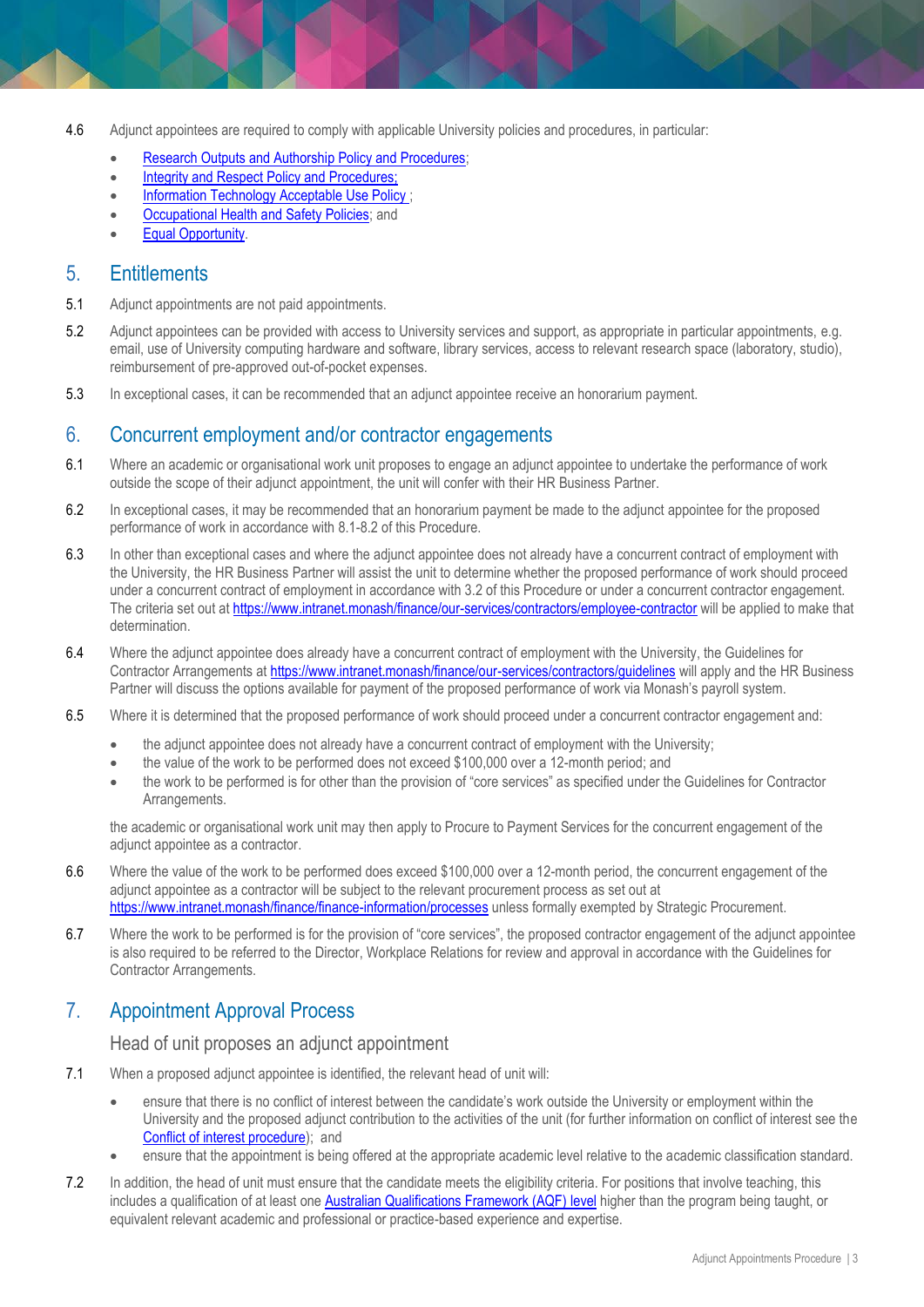- 7.3 Where a candidate does not hold the appropriate AQF qualification, the head of unit must consider a range of matters when determining equivalent experience, including (but not limited to):
	- the extent to which the candidate's professional experience demonstrates specific knowledge and skills, and their capacity to establish the learning outcomes required of the relevant AQF level;
	- the length of time the candidate has spent working in a relevant profession and their leadership and achievements in that field;
	- alternative training and/or qualifications and/or awards that demonstrate the candidate's leadership or expertise in the field of education.
- 7.4 Where required, the HR Business Partner will provide advice and assistance to the head of unit throughout the appointment process.

#### Head of unit initiates the appointment action

- 7.5 The head of unit or delegate will:
	- enter information in support of the application to make an adjunct appointment in the Job Request in Rex; and
	- upload the proposed appointee's curriculum vitae (CV).

#### Monash HR finalises information

- 7.6 Monash HR will:
	- complete the remaining information in the Job Request in Rex;
	- confirm that the proposed appointee's curriculum vitae (CV) is uploaded and all required information has been provided in support of the appointment; and
	- initiate the Rex Job Request for the relevant approvers.
- 7.7 Although the required approvals may vary between Faculty/Division, the table below summarises the approvals that are required for all adjunct appointments at the University. Approvers may request additional information clarifying and supporting the case for appointment.

### Approval of an adjunct appointment

7.8 All proposals for adjunct appointments at Level E must be recommended by the dean before being submitted to Monash HR for approval by the Vice-Chancellor and President, following endorsement of the Provost and Senior Vice-President.

| Academic Level | <b>Related Adjunct Titles</b>                                                              | <b>Appointment Approver</b>                                                                            |
|----------------|--------------------------------------------------------------------------------------------|--------------------------------------------------------------------------------------------------------|
| Levels A to D  | Adjunct Lecturer                                                                           | Dean                                                                                                   |
|                | Adjunct Lecturer (Practice)                                                                |                                                                                                        |
|                | <b>Adjunct Senior Lecturer</b>                                                             |                                                                                                        |
|                | Adjunct Senior Lecturer (Practice)                                                         |                                                                                                        |
|                | <b>Adjunct Research Associate</b>                                                          |                                                                                                        |
|                | <b>Adjunct Research Fellow</b>                                                             |                                                                                                        |
|                | Adjunct Senior Research Fellow (Level C)                                                   |                                                                                                        |
|                | Adjunct Associate Professor                                                                |                                                                                                        |
|                | Adjunct Associate Professor (Research)                                                     |                                                                                                        |
|                | Adjunct Clinical Associate Professor (Faculty of Medicine, Nursing<br>and Health Sciences) |                                                                                                        |
|                | Adjunct Associate Professor (Practice)                                                     |                                                                                                        |
| Level E        | Adjunct Appointment as Professor                                                           | Vice-Chancellor and<br>President, following<br>endorsement of the Provost<br>and Senior Vice-President |
|                | Adjunct Appointment as Professor (Research)                                                |                                                                                                        |
|                | <b>Adjunct Clinical Professor</b>                                                          |                                                                                                        |
|                | Adjunct Professor (Practice)                                                               |                                                                                                        |

#### Issuing the appointment offer

7.9 If the appointment is approved, a letter of offer will be generated by Monash HR and forwarded electronically to the appointee.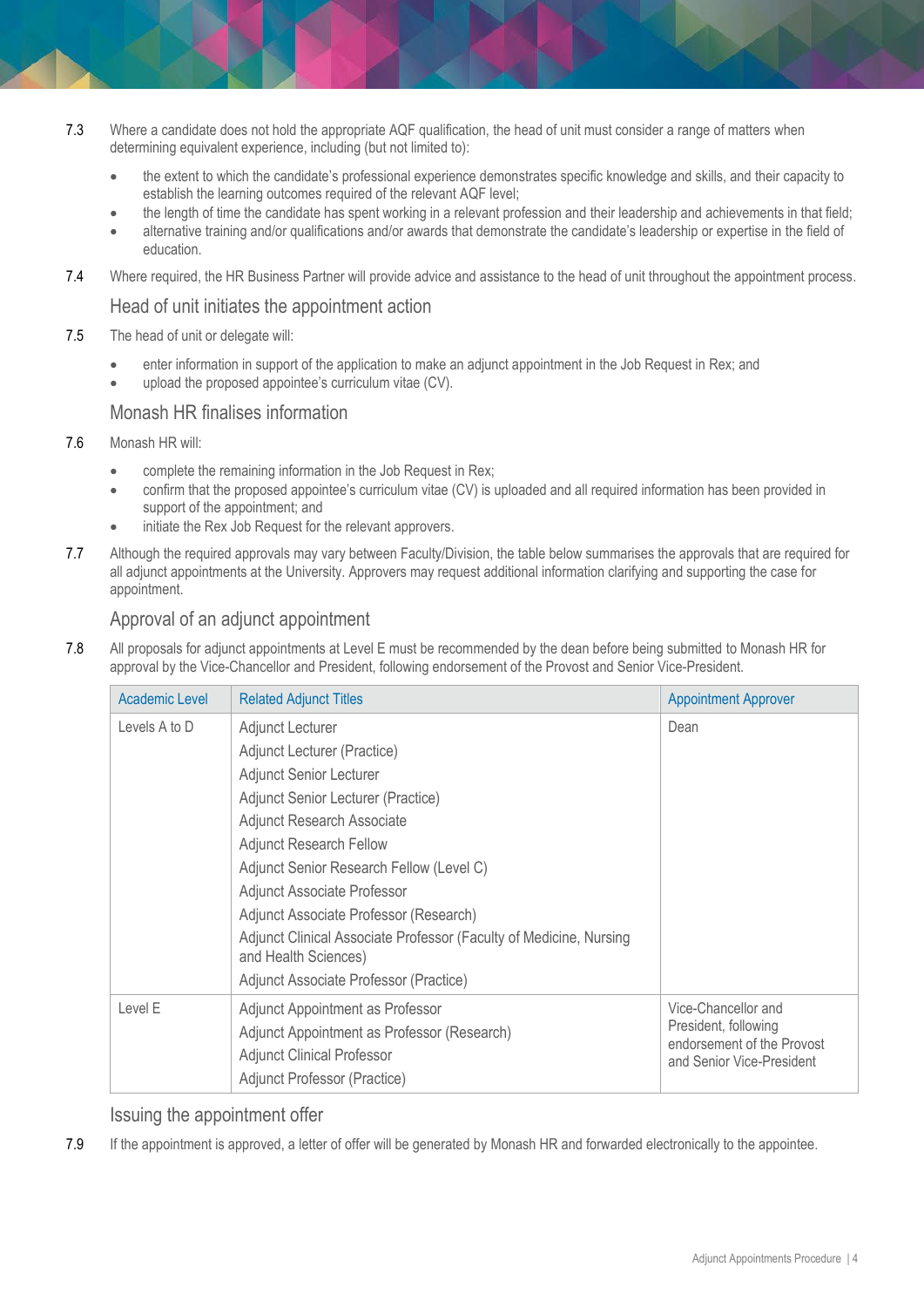# 8. Honorarium payment

- 8.1 If during the period of an adjunct appointment, the head of unit wishes to recommend payment of an honorarium payment to the adjunct appointee, the head can make such recommendation by way of written case to the Dean.
- 8.2 If the recommendation is supported by the Dean, the Faculty will forward the written case to their HR Business Partner who will facilitate the approval by the:
	- Group Manager, HR Business Partnering for payments up to \$5,000,
	- the Director, Workplace Relations for payments up to \$20,000, or
	- the Chief Human Resources Officer for greater amounts.

# 9. Renewal of adjunct appointments

- 9.1 Adjunct appointments may be renewed on the approval of the dean provided it has been less than 10 years since an Adjunct Appointment Nomination has been completed and submitted to the appropriate authorities outlined in the table above.
- 9.2 If it has been 10 years since a nomination was fully considered and the head of unit wishes to retain the adjunct, a new Adjunct Appointment Nomination must be completed and submitted in Rex for approval in accordance with the requirements of this procedure.
- 9.3 The HR Business Partner will facilitate the process for the renewal, non-renewal or reappointment of adjuncts.

## 10. Breach of procedure

10.1 We treat any breach of our policies or procedures seriously. We encourage reporting of concerns about non-compliance and manage compliance in accordance with the applicable Enterprise Agreement or contract terms.

# **DEFINITIONS**

| Adjunct appointee      | A person who is appointed to contribute their professional standing and specialist expertise to the<br>teaching and/or research activities of a particular department or research centre in the University.<br>Adjunct appointees can be teaching and research or research-only adjunct appointees. Adjunct<br>appointees are unpaid.                                                                                                                                                                                                                                                                                                                                                                                             |
|------------------------|-----------------------------------------------------------------------------------------------------------------------------------------------------------------------------------------------------------------------------------------------------------------------------------------------------------------------------------------------------------------------------------------------------------------------------------------------------------------------------------------------------------------------------------------------------------------------------------------------------------------------------------------------------------------------------------------------------------------------------------|
| Conflict of interest   | The term 'conflict of interest' refers to a situation where a conflict arises for an individual between two<br>competing interests, which are often, but not exclusively, interests of public duty versus private<br>interests. Conflicts of interest may be reasonably perceived, potential or actual. Conflicts of interest<br>can involve financial or non-financial interests of the staff member and the interests of a business<br>partner or associate, family member, friend or person in, or has had a close personal relationship with<br>the staff member. For further information refer to Conflict of Interest procedure and Examples of<br>Conflicts of Interest and Guidelines for Action for further information. |
| <b>Head of Unit</b>    | Head of an academic or organisational work unit, for example head of school, head of department or<br>where applicable, a person acting as their nominee.                                                                                                                                                                                                                                                                                                                                                                                                                                                                                                                                                                         |
| Honorarium payment     | An ad-hoc payment made in recognition of the contribution made by an adjunct appointee in their<br>adjunct appointment which is not a payment for "work performed".                                                                                                                                                                                                                                                                                                                                                                                                                                                                                                                                                               |
| <b>REX</b>             | Recruitment Express, the University's online recruitment system. Rex is used to manage the end-to-<br>end recruitment and appointment process for all Monash staff, adjuncts and visitors. Rex is also used<br>to manage the on-line application process for other University programs and initiatives.                                                                                                                                                                                                                                                                                                                                                                                                                           |
| <b>REX</b> job request | The on-line form used to communicate the requirements for a particular position to Monash HR for<br>action.                                                                                                                                                                                                                                                                                                                                                                                                                                                                                                                                                                                                                       |